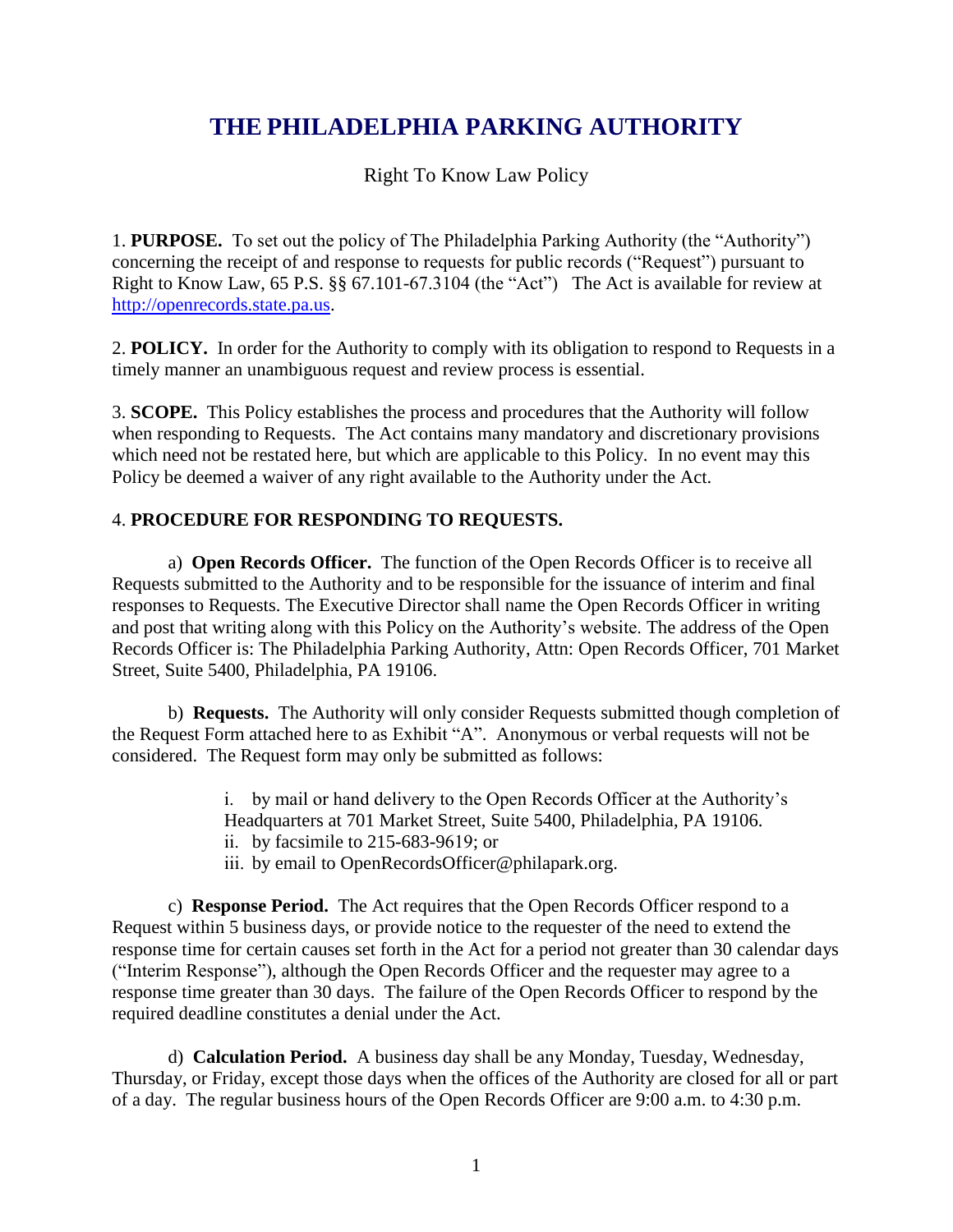Any Request received by the Open Records Officer after the close of regular business hours shall be deemed to have been received by that office on the following business day. For purposes of determining the end of the 5-business-day period, the day that a Request is received (or deemed to be received) is not counted. The first day of the 5-business-day period is the Authority's next business day.

e) **Processing of Requests.** Upon receiving a Request, the Open Records Officer shall date-stamp and copy the Request, including all documents submitted with it and the envelope (if any) in which it arrived.. The Open Records Officer shall then:

i. assign a tracking number to the request; ii. compute the day on which the 5-business-day period will expire and make a notation of that date on the first page of the Request; iii. create an official file for the retention of the Request; and iv. record the Request in the electronic system used by the Authority for tracking Requests.

f) **Responsibilities of Authority Departments.** The various departments of the Authority will from time-to-time be contacted by the Open Records Officer for assistance in the marshaling and review of records potentially responsive to Requests. It is the responsibility of each department head to appoint a primary contact person for interaction with the Open Records Officer in order to meet the timelines established by the Act. Departmental records potentially responsive to the Request shall be forwarded to the Open Records Officer for review prior to disclosure to the requesting party.

g) **Written Final Response.** In general 3 types of written final responses to a Request are possible, a response which grants the entire Request, refuses the entire Request, or grants part of the Request and refuses the remainder. A Request will be granted if the record requested is required for release by the Act and does not involve one of the statutory exemptions.

h) **Denials.** In the event the Open Records Officer denies all or part of a Request the following must be provided in the response to the requester as to the records denied release:

i. a description of the record requested;

ii. the specific reasons for the denial, including a citation of supporting legal authority; iii. the typed or printed name, title, business address, business telephone number and signature of the open-records officer on whose authority the denial is issued; iv. date of the response; and

v. the procedure to appeal the denial of access under the Act.

i**) Redaction.** The Authority is required by the Act to release a record which contains information not otherwise subject to release if the information not subject to release can be redacted from the record. "Redaction" means the eradication of a portion of a document while retaining the remainder. Redaction must be performed in such a way as to prevent the requester from having access to the redacted information. The Authority is not required to alter its original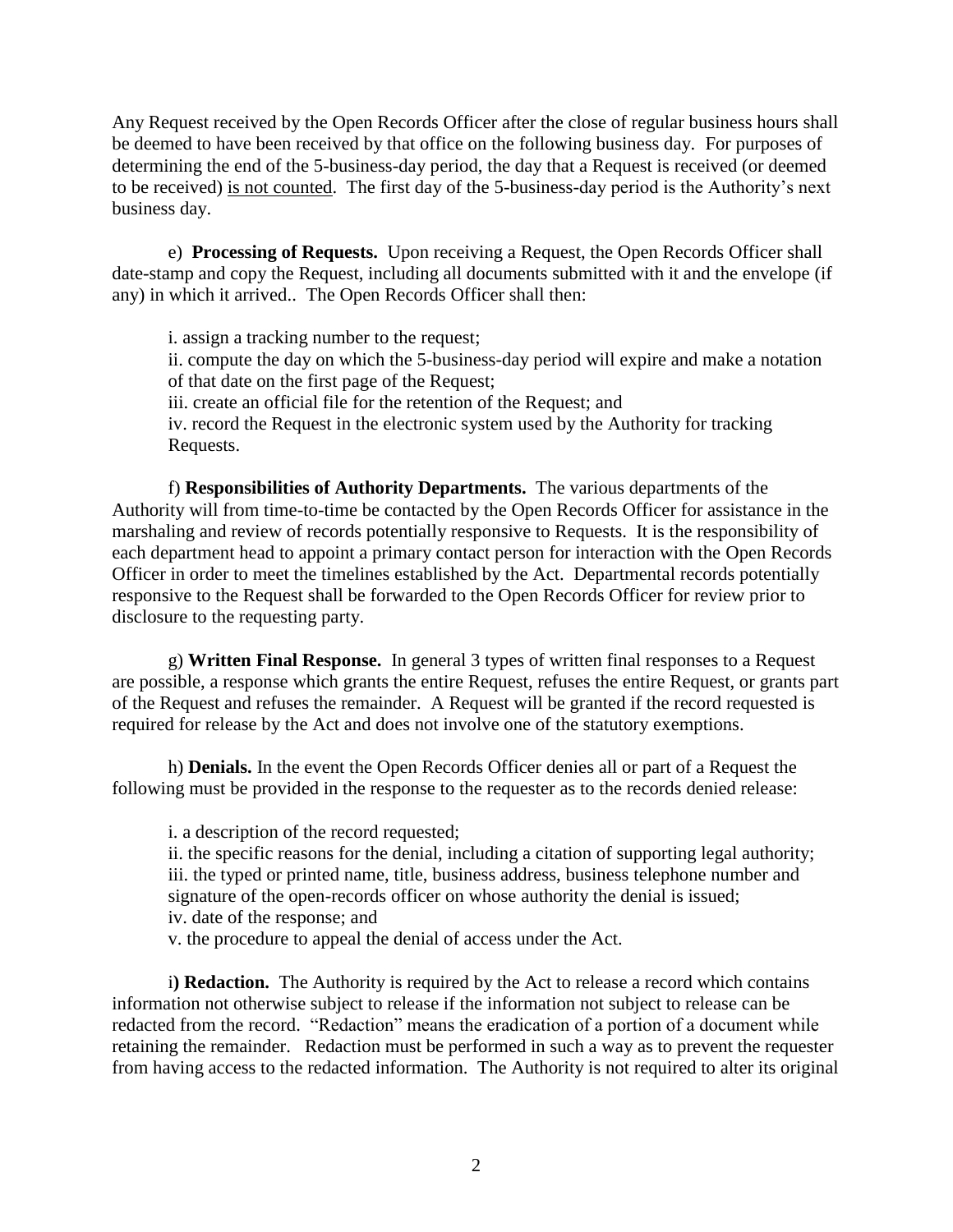records.

j) **Duplication of public records.** A public record must be accessible for duplication by a requester. The Authority may either make copies itself or, in its discretion allow the requester to bring the necessary equipment to make its own copies. The Authority may make its duplication equipment available to a requester but require that the requester operate the equipment; the Authority may assign its own staff to make the duplications requested by the requester; or it may contract for duplication services and require that the requester pay the contractor for those services.

5. **FEES AND CHARGES.** The fees set forth in Exhibit "B" shall apply to Requests as applicable and all fees must be paid in full prior to receipt of the responsive records.

6. **INTERNAL AUDIT.** Upon the conclusion of each fiscal year, the Authority's Internal Compliance Auditor will conduct an audit of the Open Records Officer's compliance with this policy during the preceding fiscal year.

7. **APPEALS GENERALLY.** To challenge the denial or deemed denial of a request for Agency records, an appeal may be filed with the Pennsylvania Office of Open Records ("OOR") by contacting:

Executive Director Office of Open Records Commonwealth Keystone Building 400 North Street, 4th Floor Harrisburg, PA 17120-0225 openrecords@pa.gov

All appeals: must be in writing; must state the grounds upon which the requestor asserts that the requested records is a public record; must address any grounds stated by the Authority for denying the request; and must include a copy of the request and the Authority's response, if any. All appeals must be filed within 15 business days of the mailing date of the Authority's denial or deemed denial of the request.

8. **ADDITIONAL INFORMATION ABOUT THE RTKL.** Additional information regarding the RTKL and the request and appeal process, including the OOR Citizen's Guide, Agency Guides, and related forms, are available on the OOR website at http://openrecords.state.pa.us.